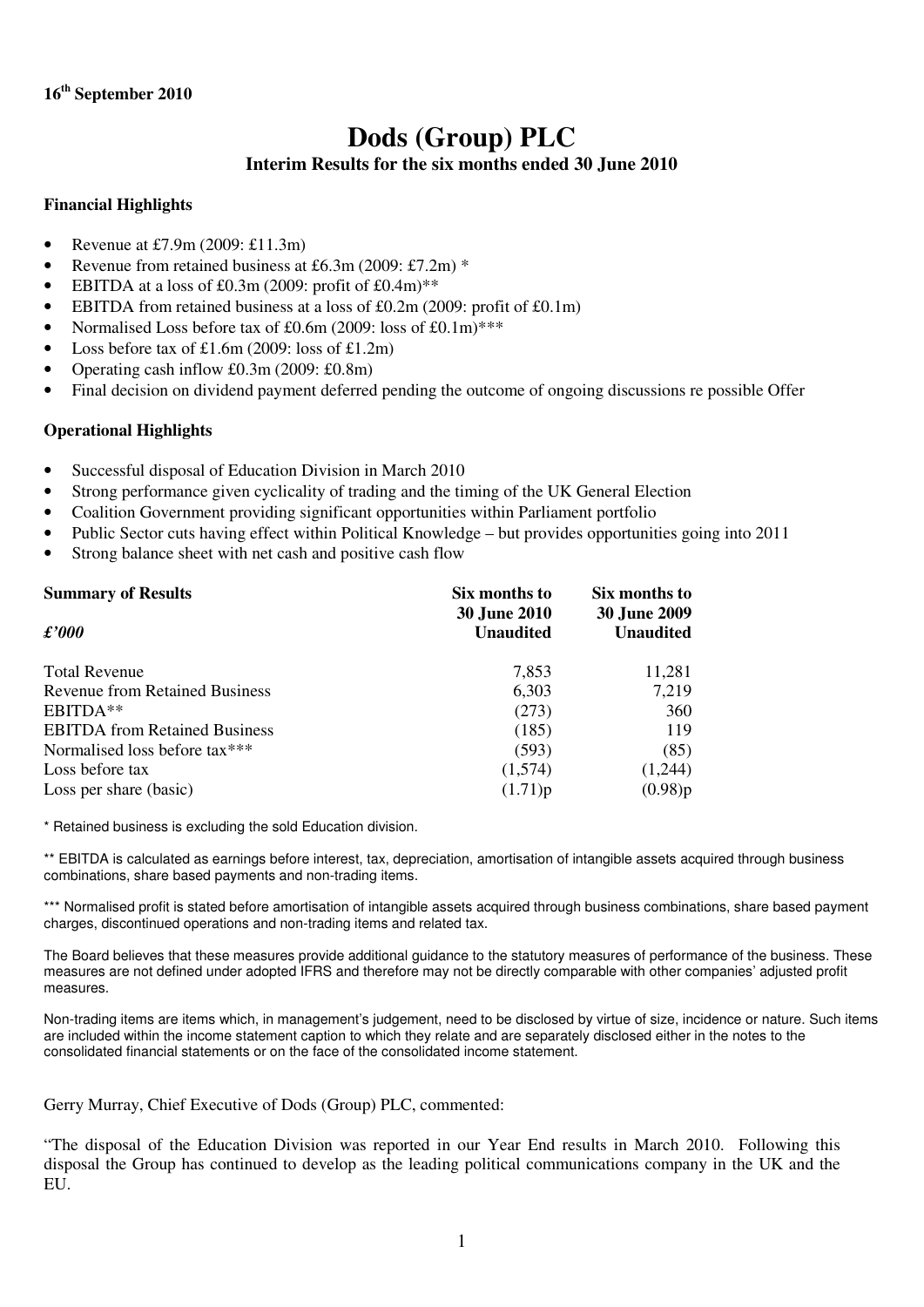The UK General Election has led to fundamental changes in the political marketplace, with knock-on impacts across the portfolio. The new coalition has increased the demand for parliamentary information, while the Public Sector cuts have had a short term negative effect on our open courses training business. Our Government unit has benefited from the perception amongst our clients that there are increased opportunities created by the proposed "privatisation" of Civil Service functions. Dods is well placed to benefit from the significant changes in the procurement of learning and development services by Government in the medium term.

The Board is conscious of the challenges across its markets over the remainder of 2010 and the limited visibility prior to the outcome of the Comprehensive Spending Review on October 20<sup>th</sup>, but believes that the net short-term effect of the above will not materially affect the results of the Group for the full year in 2010. The opportunities for organic growth in the medium term significantly exceed the threats."

### **For further information, please contact:**

**Dods**  Gerry Murray, Chief Executive Officer 020 7811 5026 Rupert Levy, Group Finance Director Kevin Hand, Non-Executive Chairman

# **OPERATING AND FINANCIAL REVIEW**

### **Group Performance**

The first half of 2010 saw revenue of £7.9m (2009: £11.3m). The 2009 numbers include the Education Division, which was sold in March 2010. Excluding this business, retained revenue moved from £7.2m in 2009 to £6.3m in 2010.

Within revenue from retained businesses, the main factor behind the fall in revenue was the UK General Election. This both created a hiatus before the May Election (including purdah in the Civil Service), but also moved a significant number of events (including one Civil Service Live Regional event) and advertising campaigns into the second half of the year.

EBITDA decreased from £0.4m to a loss of £0.3m in aggregate, and from £0.1m to a loss of £0.2m on the retained businesses. This reflects the movement of revenue into the second half of the year, as noted above.

The basic loss per share was 1.71 pence (2009: 0.98 pence).

### **Operating Review**

### **Political Division**

Revenue in the Political Division fell from £7.2m to £6.3m and EBITDA was at £0.3m (2009: £0.6m).

The cyclical nature of the Division was exacerbated in the first half of 2010 by the UK General Election. The hiatus before the Election was in line with our expectations, but created a slower first quarter than in previous years and delayed a number of events until after the Election. While June did show a good pick-up in business across the portfolio, the bulk of Group revenue will again be reported in the second half of the year.

The underlying business continues to trade strongly, with a continued importance of the digitally distributed information products. The UK Monitoring and EU Monitoring products both continue to show high retention rates and good levels of new business. The UK product is 14% ahead of 2009 revenue, while the EU product shows 12% growth. In addition, 2010 has seen the launch of the new Dods People product (formerly dodonline) which has significantly better functionality and data. This has sold particularly well post-Election.

Within the Government portfolio, the effect of the Election is clear. In the first half of 2009, the portfolio included one Civil Service Live Regional event and 10 smaller events. In contrast, in 2010 the Regional event was moved to the end of the year and only 5 smaller events were held. In the second half of the year, the portfolio will see Civil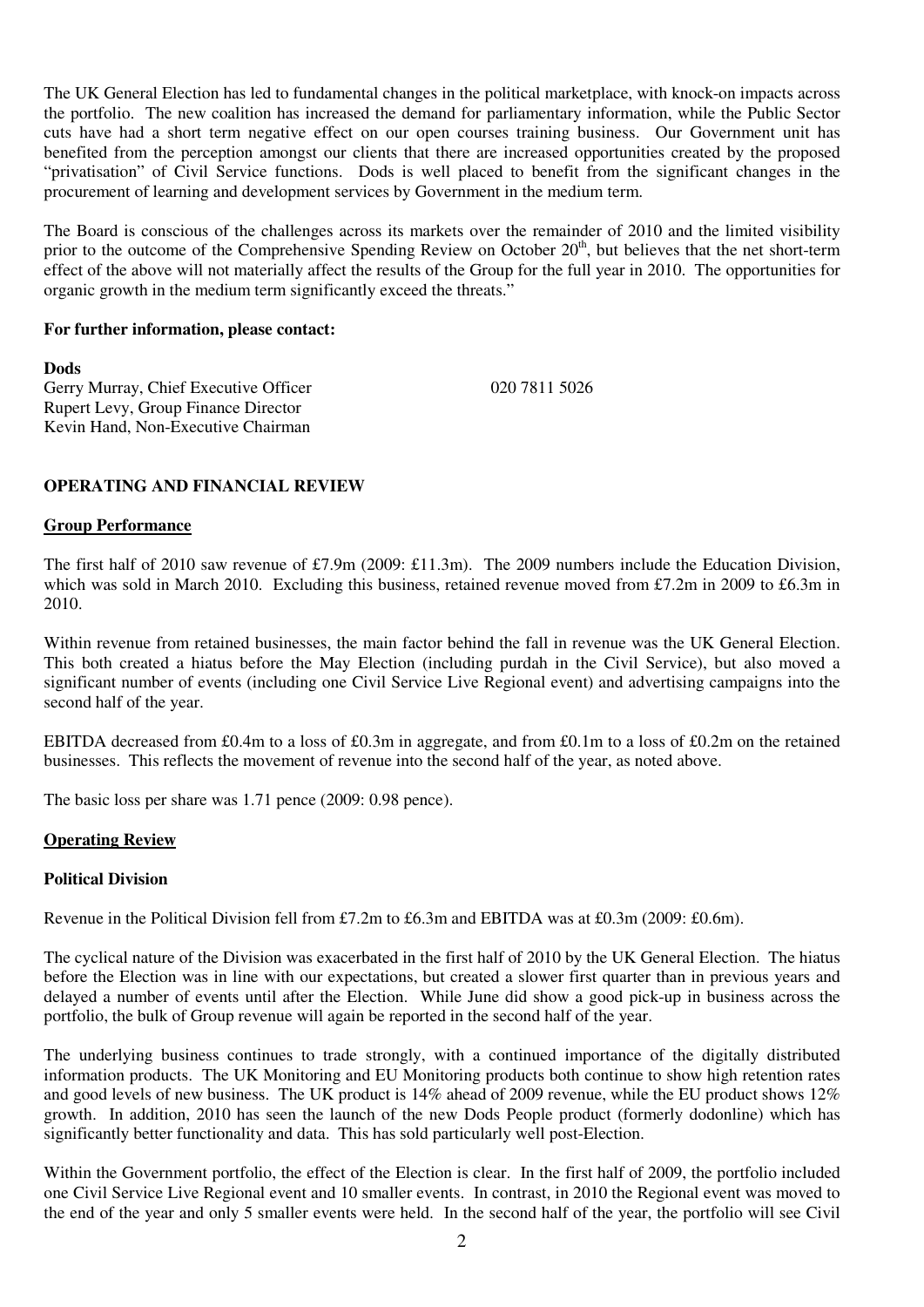Service Live, one Civil Service Live Regional event and a significant increase in smaller events. In addition, Dods will be running a significant event on the theme of outsourcing of Civil Service functions.

While the Political Knowledge portfolio showed 24% revenue growth in 2009, the Election in May resulted in a much quieter half year for the Westminster Briefings unit. This unit delivered revenues 50% lower than the equivalent period in 2009 – a combination of the lack of policy changes prior to the Election and purdah in the immediate run up to the Election. The increase in new policy initiatives post Election and the need for information pertaining to the new coalition government will show this trend reverse in the second half of the year. Our Westminster Explained training business has taken the brunt of the government department cuts.

The Parliament portfolio was also affected by the Election. The House Magazine had a quieter run up to the Election, but then had a very strong post-Election boost, including a very successful Photoguide to the new parliament. As with the Government portfolio, the Parliament portfolio ran about half the number of events in the first half of the year compared with the same period in 2009, but has a very strong events programme scheduled for the latter half of the year, a significant proportion of which are already contracted.

The European portfolio was unaffected by the Election – and showed 5% growth over the 2009 performance. All areas were strong, but the largest growth was in events where we now have a settled team – which delivered 10 events in the half year, compared with 5 in 2009.

Our French political business, Le Trombinoscope, publishes its main Directories in the second half of the year. The first half of the year is therefore relatively quiet in terms of revenue.

In 2009, Fenman was restructured with the DVD/Manual element of the business refocussed on DVDs and reduced in the size of its overhead. In the first half of 2009 there was a "sell off" of the older product, while in 2010 sales were greatly reduced, but with a higher margin. Training Journal has also been refocussed, with a recently relaunched website.

Since the end of the first half of the year, Civil Service Live was held at Olympia in London. Despite the uncertainty caused by the Public Sector cuts, the event was a great success – with the new government using it as a platform to present its plans to the Civil Service. Attendees included 20 new Ministers, including David Cameron, Vince Cable, Francis Maude, George Osborne and Nick Clegg. 2010 saw a development in that the Senior Civil Service itself ran events at the Exhibition, resulting in 1,800 attendees from the Senior Civil Service, approximately 50% of the universe. The Prime Minister's speech was broadcast live on News 24 and ITN.

### **Education Division (Discontinued)**

The discontinued Education Division had first half revenues of £1.6m (2009: £4.1m) and EBITDA of a loss of £0.1m (2009: Profit of £0.2m).

The results are for the period up until the 19th March 2010 (and the full six months in 2009), the date on which the Division was sold to Harper Collins.

### **Financial Review**

The sale of the Education Division allowed the Group to repay all of the outstanding debt with Bank of Scotland. At 30<sup>th</sup> June 2010, net cash in the Group amounted to £1.1m as compared with net debt of £8.6m as at 30<sup>th</sup> June 2009 and £6.6m as at  $31<sup>st</sup>$  December 2009.

During the year the Group generated £0.3m of operating cash flows (2009: £0.8m) and increased the level of capital expenditure as part of a project to upgrade a number of the IT systems. The cash flow remains positive and the Group is in a robust financial position.

The Capital Reduction proposed in the accounts for the Year Ended 31 December 2009 was approved at the AGM in June 2010. The Capital Reduction was completed in July 2010.

# **Outlook**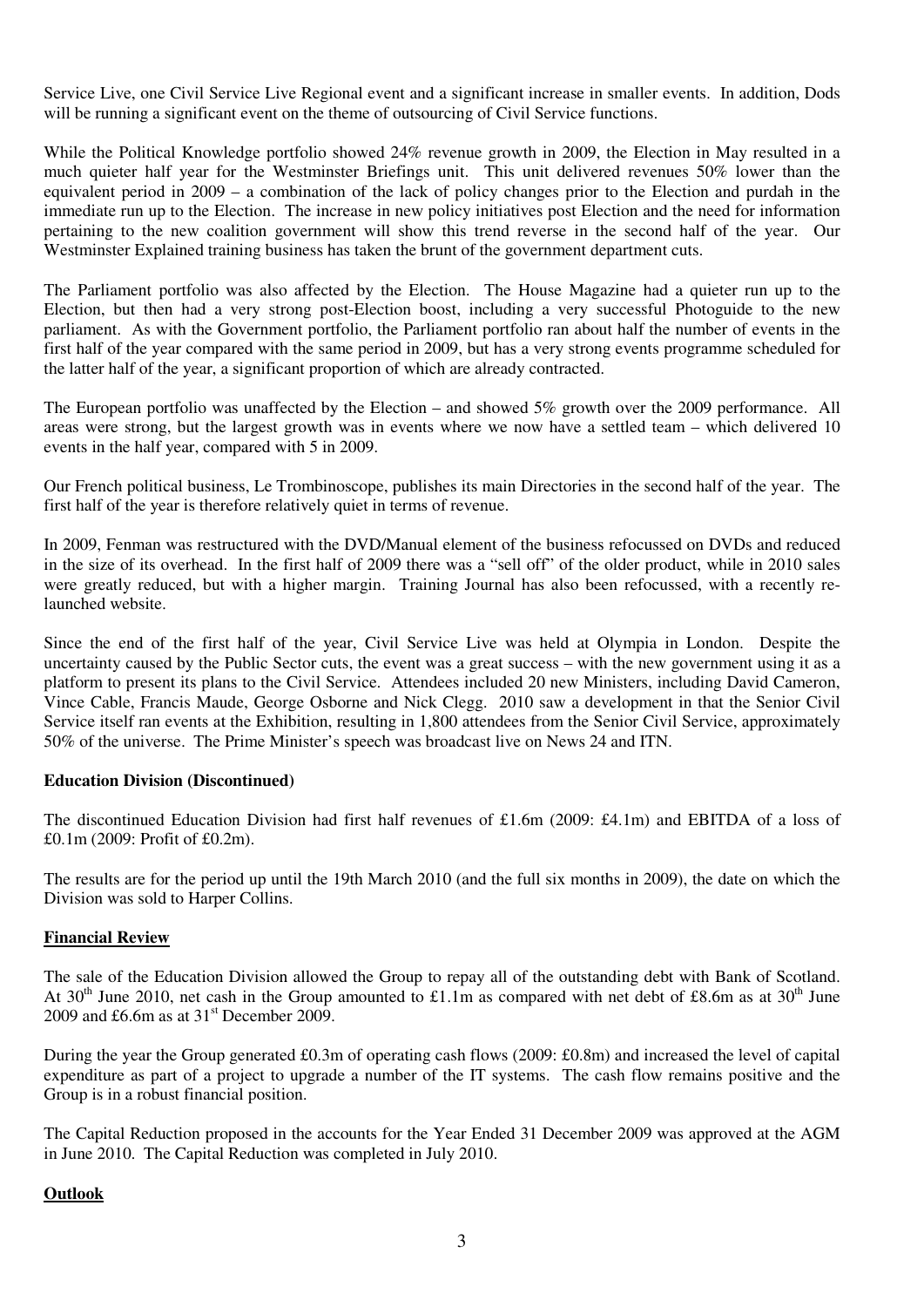Dods' business has historically been heavily weighted to the second half, and this has been exacerbated by the General Election in May 2010. The coalition government has come through any initial uncertainty as to whether it would prove viable, and this has resulted in strong sales for the upcoming Party Conference season and significant bookings against other smaller events in the Parliament unit.

The Public Sector cuts have significantly affected all companies aligned to the Civil Service. Within Dods, the Political Knowledge business is adversely affected, particularly within the Open Courses business. Bookings on these courses are significantly down against prior trends. Nevertheless, other areas within the business are seeing benefits from the Public Sector cuts, particularly within the Government events where private sector companies are increasingly seeking direct access to the Civil Service so as to participate in the ongoing (and increasing) privatisation of the Civil Service.

This will influence the Dods business going into 2011, with significant opportunities both in terms of events addressing this issue and for Dods itself to participate in the outsourcing of services. The Government has recently announced the proposed outsourcing of a significant amount of the Learning & Development spending and Dods are already involved in the tender process which should complete in the first half of 2011.

As announced on the 5<sup>th</sup> July, the Company has received a number of approaches which may or may not result in an Offer being made for the Company. The decision to pay a dividend in 2010 was announced in the year end announcement in March. In the light of the intervening announcement and notwithstanding the completion of the Capital Reduction, the Board has decided to defer a final decision on the payment of a dividend pending the outcome of the ongoing discussions regarding a possible offer for the Company.

There can be no certainty either about the general economic climate or about the specific effects within the Public Sector, but the Dods' Board believes that these uncertainties will not materially affect the outcome of the Group for the full year.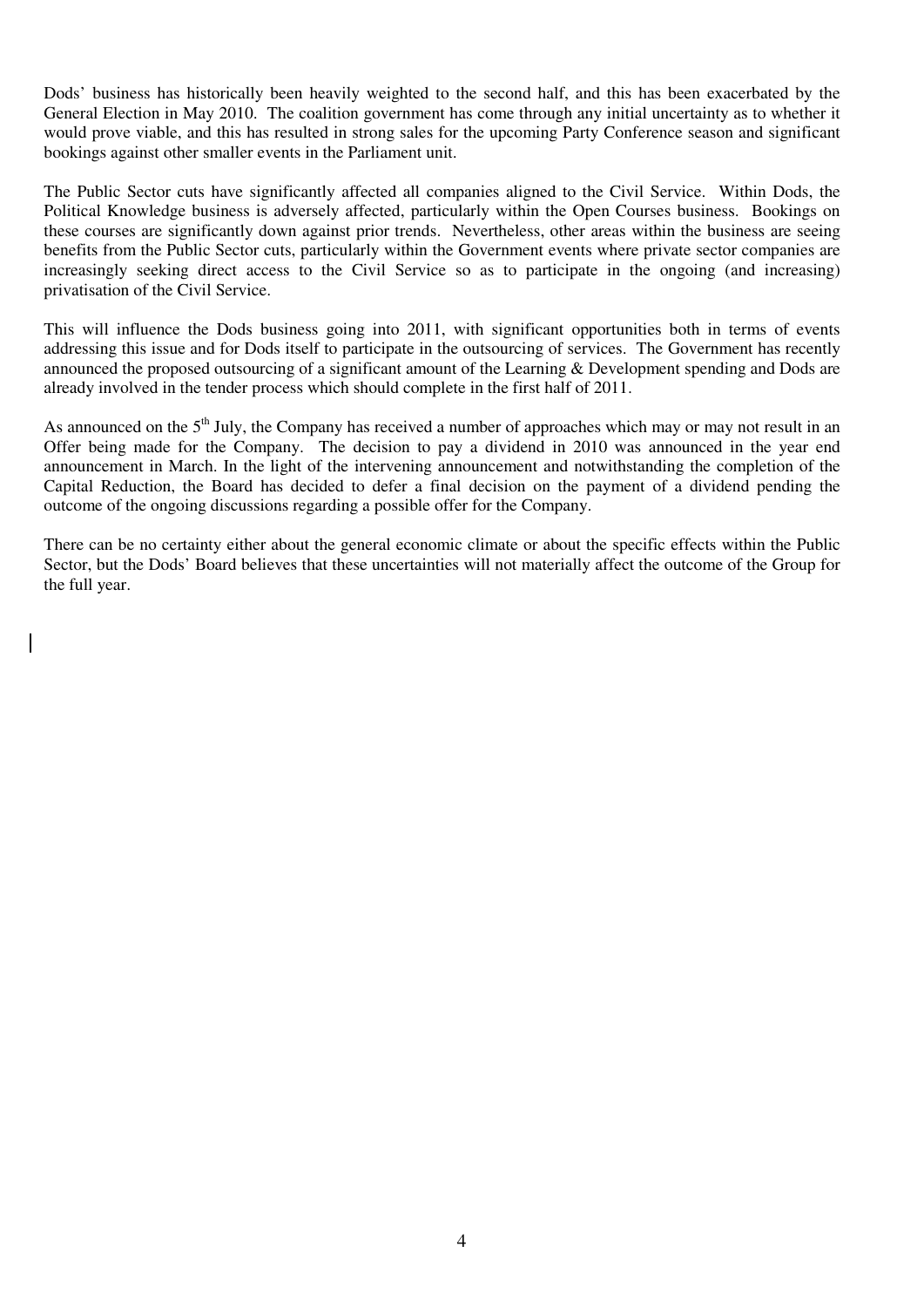# **RESPONSIBILITY STATEMENT OF THE DIRECTORS IN RESPECT OF THE HALF YEAR REPORT**

We confirm that to the best of our knowledge:

- 1. the condensed set of financial statements has been prepared in accordance with IAS 34 *Interim Financial Reporting*  as adopted by the EU.
- 2. the interim management report includes a fair review of the information required by:
	- (a) DTR 4.2.7R of the *Disclosure and Transparency Rules*, being an indication of important events that have occurred during the first six months of the financial year and their impact on the condensed set of financial statements; and a description of the principal risks and uncertainties for the remaining six months of the year; and
	- (b) DTR 4.2.8R of the *Disclosure and Transparency Rules*, being related party transactions that have taken place in the first six months of the current financial year and that have materially affected the financial position or performance of the entity during that period; and any changes in the related party transactions described in the last annual report that could do so.

By order of the Board of Dods (Group) PLC

**Rupert Levy**  Group Finance Director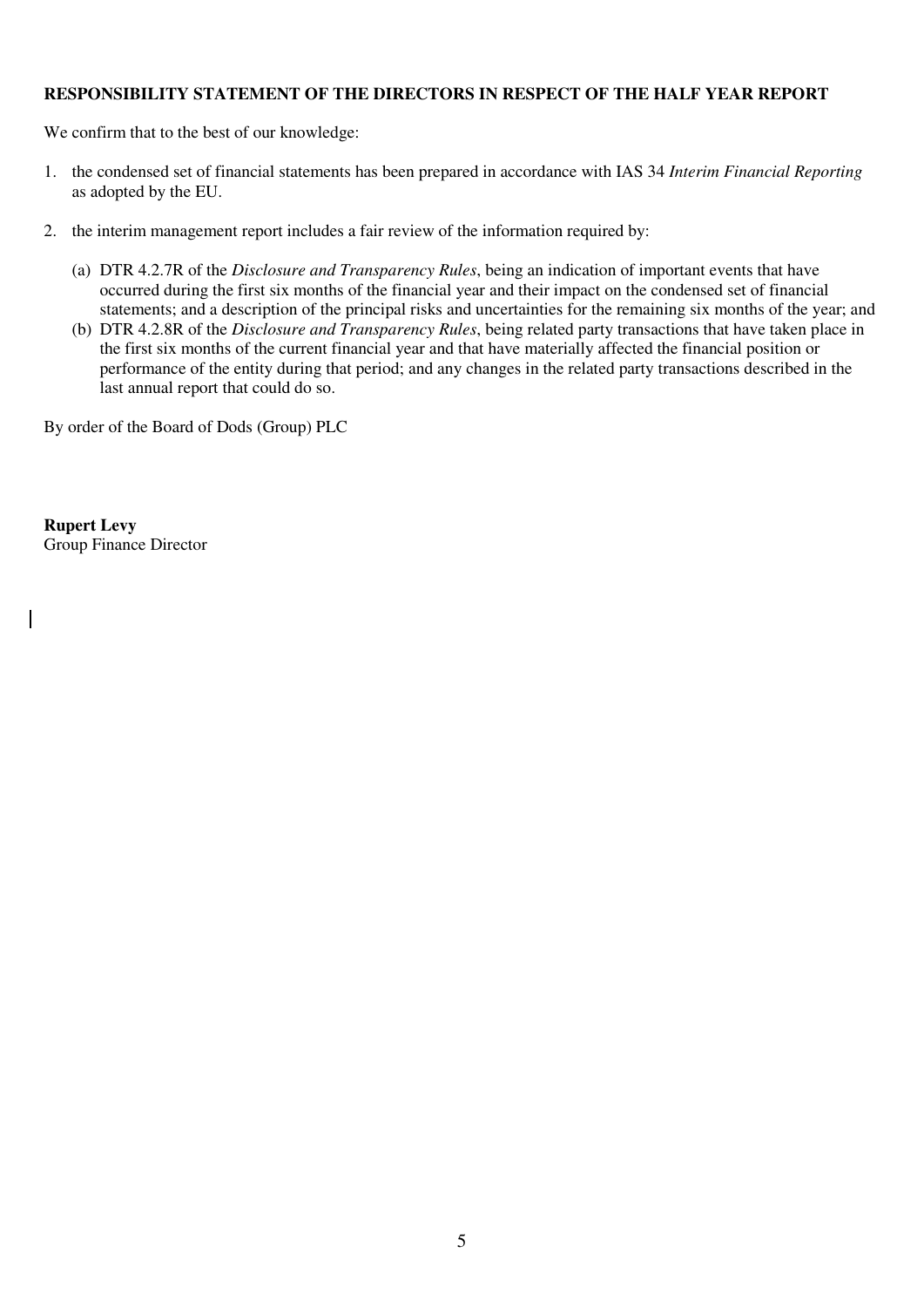### **DODS (GROUP) PLC CONSOLIDATED INCOME STATEMENT**

|                                                                             |                | For the six      | For the six   | For the year  |
|-----------------------------------------------------------------------------|----------------|------------------|---------------|---------------|
|                                                                             |                | months ended     | months ended  | ended         |
|                                                                             |                | 30 June          | 30 June       | 31 December   |
|                                                                             |                | 2010             | 2009          | 2009          |
|                                                                             |                | <b>Unaudited</b> | Unaudited     | Audited       |
|                                                                             |                |                  | And restated* |               |
|                                                                             | Note           | £'000            | $\pounds$ 000 | $\pounds$ 000 |
| <b>Revenue</b>                                                              | 3              | 6,303            | 7,219         | 17,335        |
| Cost of sales                                                               |                | (4,606)          | (5,013)       | (11,028)      |
| <b>Gross profit</b>                                                         |                | 1,697            | 2,206         | 6,307         |
| <b>Administrative expenses:</b>                                             |                |                  |               |               |
| Non-trading items                                                           | $\overline{4}$ | (156)            | (131)         | (178)         |
| Amortisation of intangible assets acquired through<br>business combinations |                | (695)            | (781)         | (1,349)       |
| Net administrative expenses                                                 |                | (2, 113)         | (2,316)       | (4,213)       |
| Total administrative expenses                                               |                | (2,964)          | (3,228)       | (5,740)       |
| <b>Operating (loss)/profit</b>                                              |                | (1,267)          | (1,022)       | 567           |
| Finance income                                                              |                | 13               | 113           | 14            |
| Financing costs                                                             |                | (320)            | (335)         | (569)         |
|                                                                             |                | (1,574)          | (1,244)       | 12            |
| (Loss)/profit before tax                                                    |                |                  |               |               |
| Income tax credit/(charge)                                                  | 5              | 174              | 284           | (59)          |
| Loss after tax from continuing operations                                   |                | (1,400)          | (960)         | (47)          |
| Results from discontinued operations (net of tax)                           | 9              | (1, 195)         | (533)         | (7, 738)      |
| Loss for the period                                                         |                | (2, 595)         | (1, 493)      | (7, 785)      |
| Loss per share                                                              |                |                  |               |               |
| <b>Basic</b>                                                                | 6              | (1.71 p)         | (0.98 p)      | (5.12 p)      |
| Diluted                                                                     | 6              | (1.71 p)         | (0.98 p)      | (5.12 p)      |
|                                                                             |                |                  |               |               |

\* - restated to exclude discontinued operations (see note 9)

### **CONSOLIDATED STATEMENT OF RECOGNISED COMPREHENSIVE INCOME**

|                                                                                                | For the six      | For the six  | For the year |
|------------------------------------------------------------------------------------------------|------------------|--------------|--------------|
|                                                                                                | months ended     | months ended | ended        |
|                                                                                                | 30 June          | 30 June      | 31 December  |
|                                                                                                | 2010             | 2009         | 2009         |
|                                                                                                | <b>Unaudited</b> | Unaudited    | Audited      |
|                                                                                                | $\pounds$ '000   | £'000        | £'000        |
| Loss for the period                                                                            | (2,595)          | (1, 493)     | (7,785)      |
| Exchange differences on translation of foreign operations                                      | (29)             | 12           | (3)          |
| Other comprehensive income for the period                                                      | (29)             | 12           | (3)          |
| Total comprehensive loss in the period attributable to equity holders<br>of the parent company | (2,624)          | (1,481)      | (7,788)      |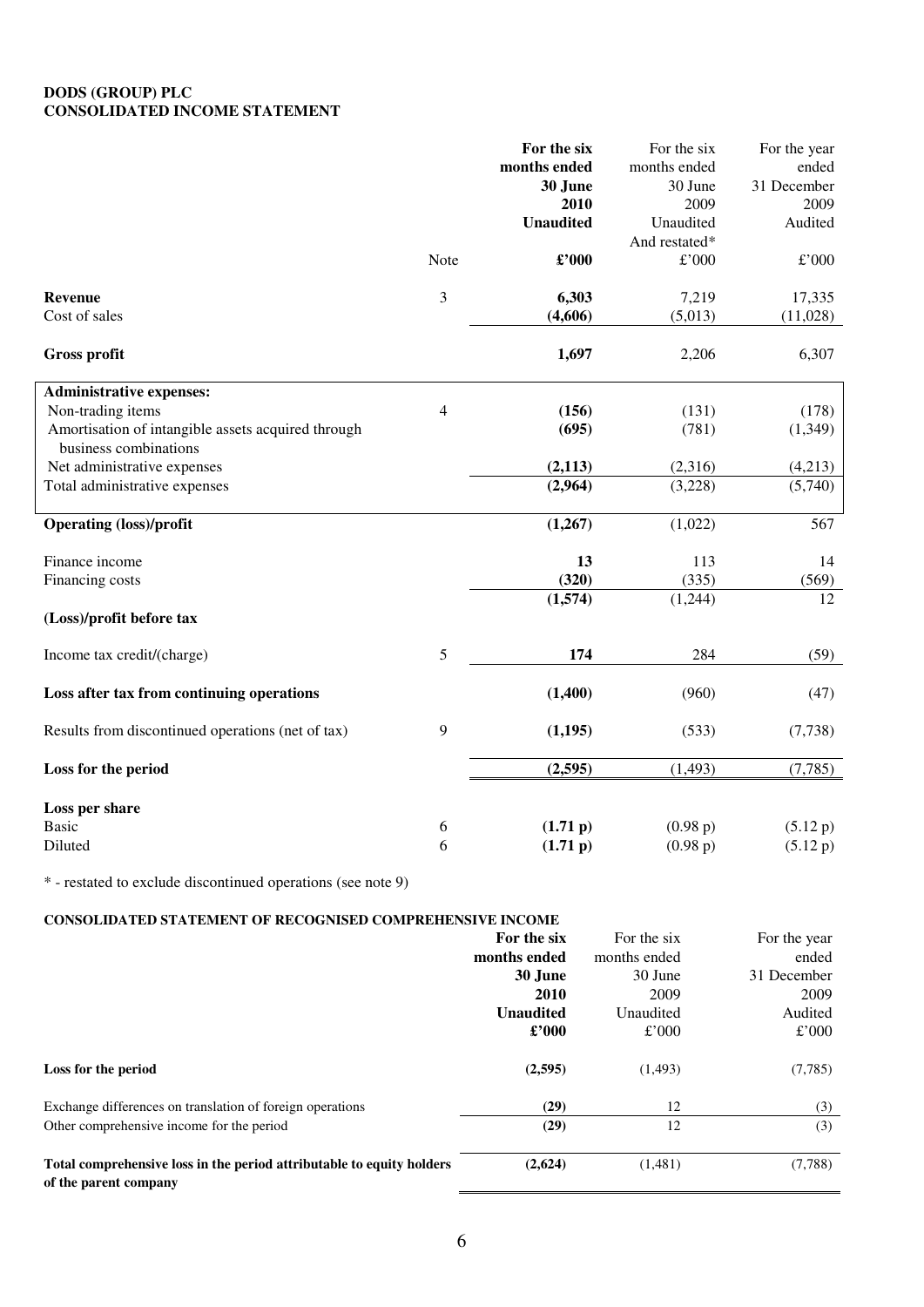### **DODS (GROUP) PLC CONSOLIDATED STATEMENT OF FINANCIAL POSITION**

|                                                 |        | As at            | As at     | As at       |
|-------------------------------------------------|--------|------------------|-----------|-------------|
|                                                 |        | 30 June          | 30 June   | 31 December |
|                                                 |        | 2010             | 2009      | 2009        |
|                                                 |        | <b>Unaudited</b> | Unaudited | Unaudited   |
|                                                 | Note   | £'000            | £'000     | £'000       |
| Goodwill                                        | $\tau$ | 18,906           | 22,847    | 18,906      |
| Intangible assets                               | 8      | 15,166           | 29,702    | 15,720      |
| Property, plant and equipment                   |        | 121              | 307       | 132         |
| <b>Non-current assets</b>                       |        | 34,193           | 52,856    | 34,758      |
| Inventories                                     |        | 138              | 2,424     | 123         |
| Trade and other receivables                     |        | 3,600            | 4,553     | 2,797       |
| Derivative financial instruments                |        |                  |           | 35          |
| Cash                                            |        | 1,131            | 54        | 428         |
| Assets classified as held for sale              |        |                  |           | 10,733      |
| <b>Current assets</b>                           |        | 4,869            | 7,031     | 14,116      |
| Interest bearing loans and borrowings           |        |                  | (2,130)   | (2, 130)    |
| Income tax payable                              |        | (154)            | (81)      | (311)       |
| Trade and other payables                        |        | (5, 594)         | (6,721)   | (4,077)     |
| Liabilities classified as held for sale         |        |                  |           | (1,359)     |
| <b>Current liabilities</b>                      |        | (5,748)          | (8,932)   | (7, 877)    |
| Net current (liabilities)/assets                |        | (879)            | (1,901)   | 6,239       |
| <b>Total assets less current liabilities</b>    |        | 33,314           | 50,955    | 40,997      |
| Interest bearing loans and borrowings           |        |                  | (6, 477)  | (4,880)     |
| Deferred tax liability                          |        | (2, 428)         | (4,654)   | (2,601)     |
| Non current liabilities                         |        | (2, 428)         | (11, 131) | (7, 481)    |
| <b>Net assets</b>                               |        | 30,886           | 39,824    | 33,516      |
| Equity attributable to equity holders of parent |        |                  |           |             |
| Issued capital                                  |        | 15,200           | 15,200    | 15,200      |
| Share premium                                   |        | 30,816           | 30,816    | 30,816      |
| Other reserves                                  |        | 409              | 409       | 409         |
| <b>Retained loss</b>                            |        | (15, 510)        | (6,589)   | (12, 927)   |
| <b>Translation reserve</b>                      |        | (29)             | (12)      | 18          |
| <b>Total equity</b>                             |        | 30,886           | 39,824    | 33,516      |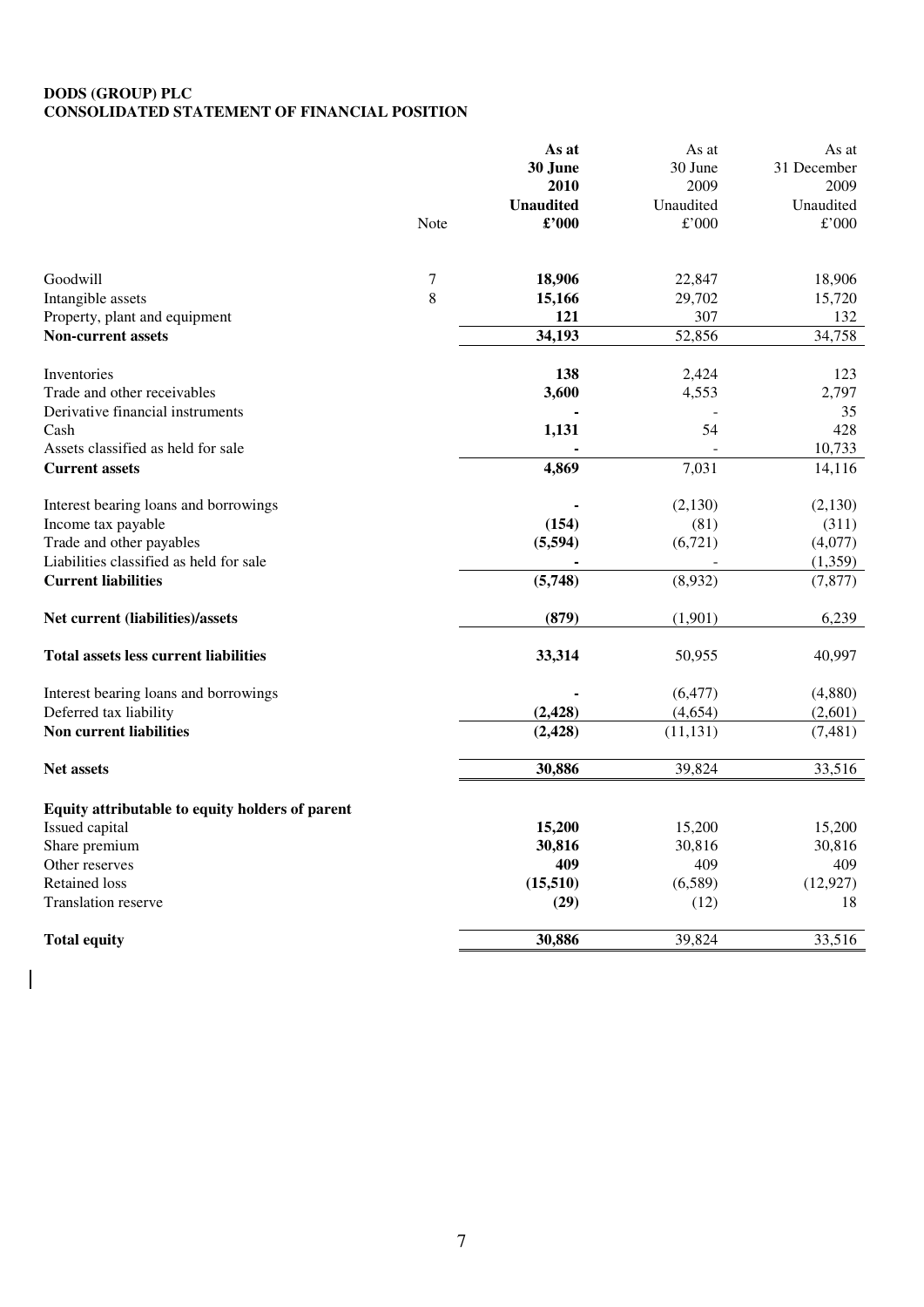| <b>DODS (GROUP) PLC</b>                                                       |      | For the six      | For the six              | For the year        |
|-------------------------------------------------------------------------------|------|------------------|--------------------------|---------------------|
| <b>CONSOLIDATED STATEMENT OF CASH FLOWS</b>                                   |      | months ended     | months ended             | ended               |
|                                                                               |      | 30 June<br>2010  | 30 June<br>2009          | 31 December<br>2009 |
|                                                                               |      | <b>Unaudited</b> | Unaudited                | Audited             |
|                                                                               |      |                  | and restated*            | and restated*       |
|                                                                               | Note | £'000            | £'000                    | £'000               |
| Cash flows from operating activities                                          |      |                  |                          |                     |
| Loss for the period                                                           |      | (2,595)          | (1,493)                  | (7,785)             |
|                                                                               |      |                  |                          |                     |
| Depreciation of property, plant and equipment                                 |      | 54               | 58                       | 109                 |
| Amortisation of intangible assets acquired through business combinations      |      | 695              | 781                      | 1,349               |
| Amortisation of other intangible assets                                       |      | 173              | 169                      | 355                 |
| Results from discontinued operations                                          |      | 1,195            | 533                      | 7,738               |
| Share based payments charges                                                  |      |                  |                          | (12)                |
| Net finance costs                                                             |      | 307              | 221                      | 555                 |
| Income tax (credit)/charge                                                    |      | (174)            | (188)                    | 59                  |
| Cash flow relating to restructuring provisions                                |      |                  | $\overline{\phantom{a}}$ | (178)               |
| Operating cash flows before movements in working capital                      |      | (345)            | 81                       | 2,190               |
| Change in inventories                                                         |      | (22)             | 54                       | 100                 |
| Change in receivables                                                         |      | (1,084)          | (303)                    | 730                 |
| Change in payables                                                            |      | 1,904            | 1,098                    | 815                 |
| Cash generated by operations                                                  |      | 453              | 930                      | 3,835               |
|                                                                               |      |                  |                          |                     |
| Income tax paid                                                               |      | (156)            | (159)                    | (408)               |
| Net cash from operating activities                                            |      | 297              | 771                      | 3,427               |
|                                                                               |      |                  |                          |                     |
| Cash flows from investing activities                                          |      |                  |                          |                     |
| Interest and similar income received                                          |      | 13               | 112                      | 14                  |
| Proceeds from sale of property, plant and equipment                           |      |                  |                          | 5                   |
| Acquisition of property, plant and equipment                                  |      | (99)             | (12)                     | (70)                |
| Acquisition of other intangible assets                                        |      | (258)            | (97)                     | (262)               |
| Net cash (used in)/provided by investing activities                           |      | (344)            | 3                        | (313)               |
| <b>Cash flows from financing activities</b>                                   |      |                  |                          |                     |
| Interest and similar expenses paid                                            |      | (304)            | (663)                    | (684)               |
| Repayment of borrowings                                                       |      | (7,010)          | (533)                    | (2,130)             |
| Net cash used in financing activities                                         |      | (7, 314)         | (1, 196)                 | (2,814)             |
|                                                                               |      |                  |                          |                     |
| Net (decrease)/increase in cash and cash equivalents in continuing operations |      | (7,361)          | (422)                    | 300                 |
| Opening cash and cash equivalents                                             |      | (369)            | (676)                    | (676)               |
| Effect of exchange rate fluctuations on cash held                             |      | (17)             | 86                       | $\frac{1}{2}$       |
| Closing cash and cash equivalents in continuing operations                    |      | (7, 747)         | (1,012)                  | (369)               |
| <b>Cash flows from discontinued operations</b>                                |      |                  |                          |                     |
| Net cash (decrease)/increase from operating activities                        |      |                  | 822                      | 1,031               |
| Net cash used in investing activities                                         |      | (718)<br>8,799   | (528)                    | (1,006)             |
| Net increase in cash                                                          |      | 8,081            | 294                      | 25                  |
| Opening cash and cash equivalents                                             |      | 797              | 772                      | 772                 |
| Closing cash and cash equivalents in discontinued operations                  |      | 8,878            | 1,066                    | 797                 |
|                                                                               |      |                  |                          |                     |
| <b>Closing cash</b>                                                           | 10   | 1,131            | 54                       | 428                 |

\*-restated to exclude discontinued operations (see note 9). The restatement of the cash flow statement for the year ended 31 December 2009 for discontinued cash flows has not been audited.

 $\overline{\phantom{a}}$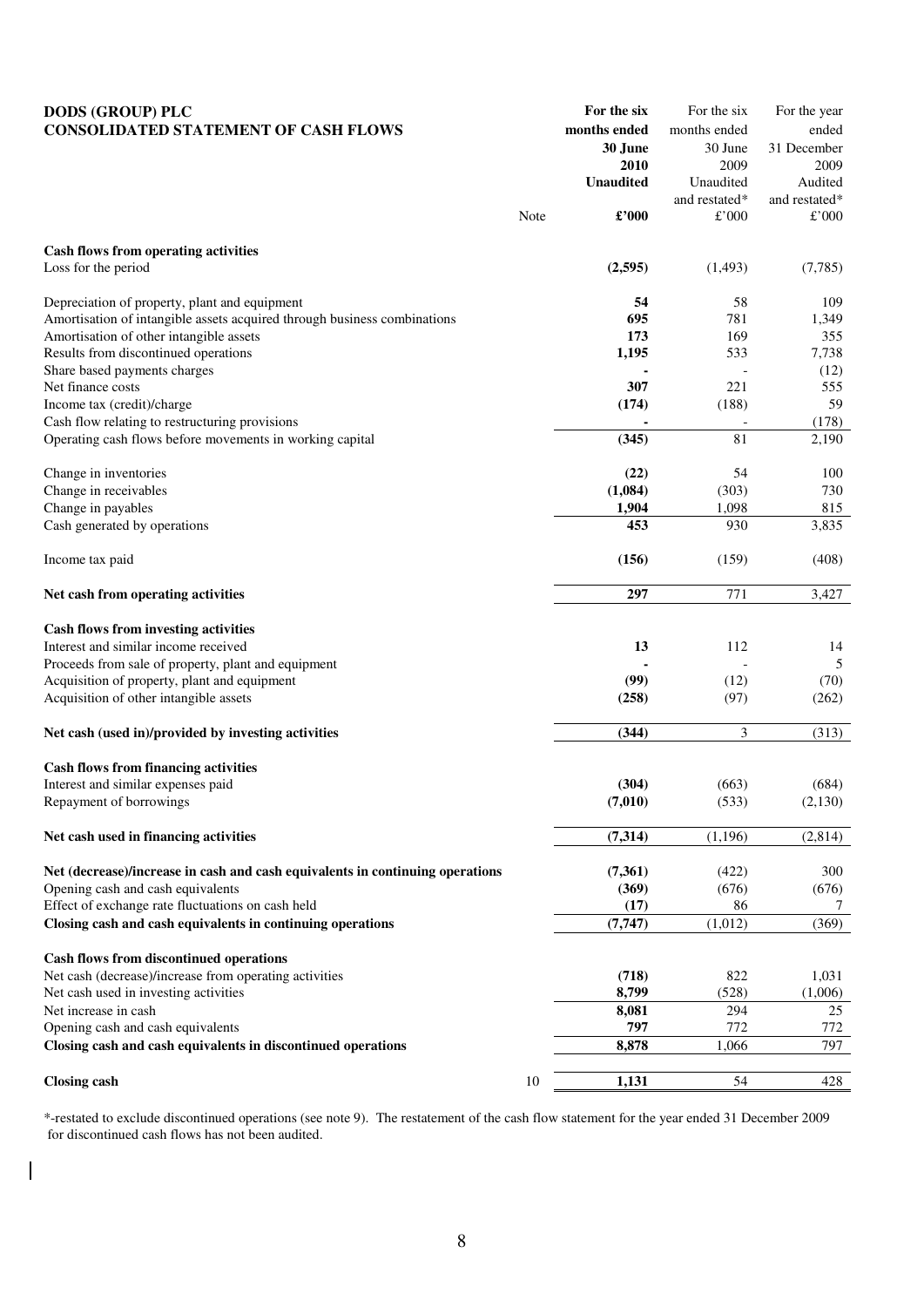#### **CONSOLIDATED STATEMENT OF CHANGES IN EQUITY**

|                                 |              |              |           |           |             | <b>Unaudited</b> |
|---------------------------------|--------------|--------------|-----------|-----------|-------------|------------------|
|                                 | Unaudited    | Unaudited    | Unaudited | Unaudited | Unaudited   | <b>Total</b>     |
|                                 | <b>Share</b> | <b>Share</b> | Merger    | Retained  | Translation | Shareholders'    |
|                                 | capital      | premium      | reserve   | earnings  | reserve     | funds            |
|                                 | £'000        | £'000        | £'000     | £'000     | £'000       | $\pounds$ '000   |
| At 1 January 2009               | 15,200       | 30,816       | 409       | (5,117)   | 21          | 41,329           |
| Total comprehensive loss        |              |              |           |           |             |                  |
| Loss for the year               |              |              |           | (7,785)   |             | (7,785)          |
| Other comprehensive income      |              |              |           |           |             |                  |
| Currency translation difference |              |              |           |           | (3)         | (3)              |
| Share based payment charge      |              |              |           | (25)      |             | (25)             |
| At 1 January 2010               | 15,200       | 30,816       | 409       | (12, 927) | 18          | 41,329           |
| Total comprehensive loss        |              |              |           |           |             |                  |
| Loss for the year               |              |              |           | (2,595)   |             | (2,595)          |
| Other comprehensive income      |              |              |           |           |             |                  |
| Currency translation difference |              |              |           | 18        | (47)        | (29)             |
| Share based payment charge      |              |              |           | (6)       |             | (6)              |
| At 30 June 2010                 | 15,200       | 30,816       | 409       | (15,510)  | (29)        | 30,886           |

The company obtained court approval on 14 July 2010 to cancel the share premium account. This will be reflected in the financial statements for the year ending 31 December 2010.

# **DODS (GROUP) PLC**

### **Notes to the Accounts 30 June 2010**

#### **1 Statement of Accounting Policies**

The interim financial statements have been prepared in accordance with the recognition and measurement principles of IFRSs as adopted by the EU, applying the accounting policies and presentation that were applied in the preparation of the Company's published consolidated financial statements for the year ended 31 December 2009.

#### **Basis of Preparation**

The Board continuously assesses and monitors the key risks of the business. Despite the current uncertainty in the global economy, the key risks that could affect the Group's medium term performance, and the factors which mitigate these risks, have not significantly changed from those set out in the Group's Annual Report for 2009. The Operating Review includes consideration of uncertainties affecting the Group in the remaining six months of the year. The Board has reviewed forecasts, including forecasts adjusted for significantly worse economic conditions, and remains satisfied with the Group's funding and liquidity position. On the basis of its forecasts, both base case and stressed, and available facilities, the Board has concluded that the going concern basis of preparation continues to be appropriate.

#### **Discontinued operations**

A discontinued operation is a component of the Group's business that represents a separate major line of business or geographical area of operations that has been disposed of or that meets the criteria to be classified as held for sale. Discontinued operations are presented in the income statement (including the comparative period) analysing the post-tax profit or loss of the discontinued operation.

#### **2 Statement of compliance**

These Condensed Consolidated Financial Statements are prepared in accordance with IAS 34: Interim Financial Reporting as endorsed and adopted for use in the European Union and Disclosure and Transparency Rules (DTR) of the Financial Services Authority. They do not include all of the information required for full annual financial statements, and should be read in conjunction with the Consolidated Financial Statements of the Group as at and for the year ended 31 December 2009. The comparative figures for the financial year ended 31 December 2009 are not the Company's statutory accounts for that financial year. Those accounts have been reported on by the Company's auditors and delivered to the Registrar of Companies. The report of the auditor was (i) unqualified, (ii) did not include a reference to any matters to which the auditors drew attention by way of emphasis without qualifying their report, and (iii) did not contain a statement under section 498(2) or (3) of the Companies Act 2006.

#### **3 Segment information**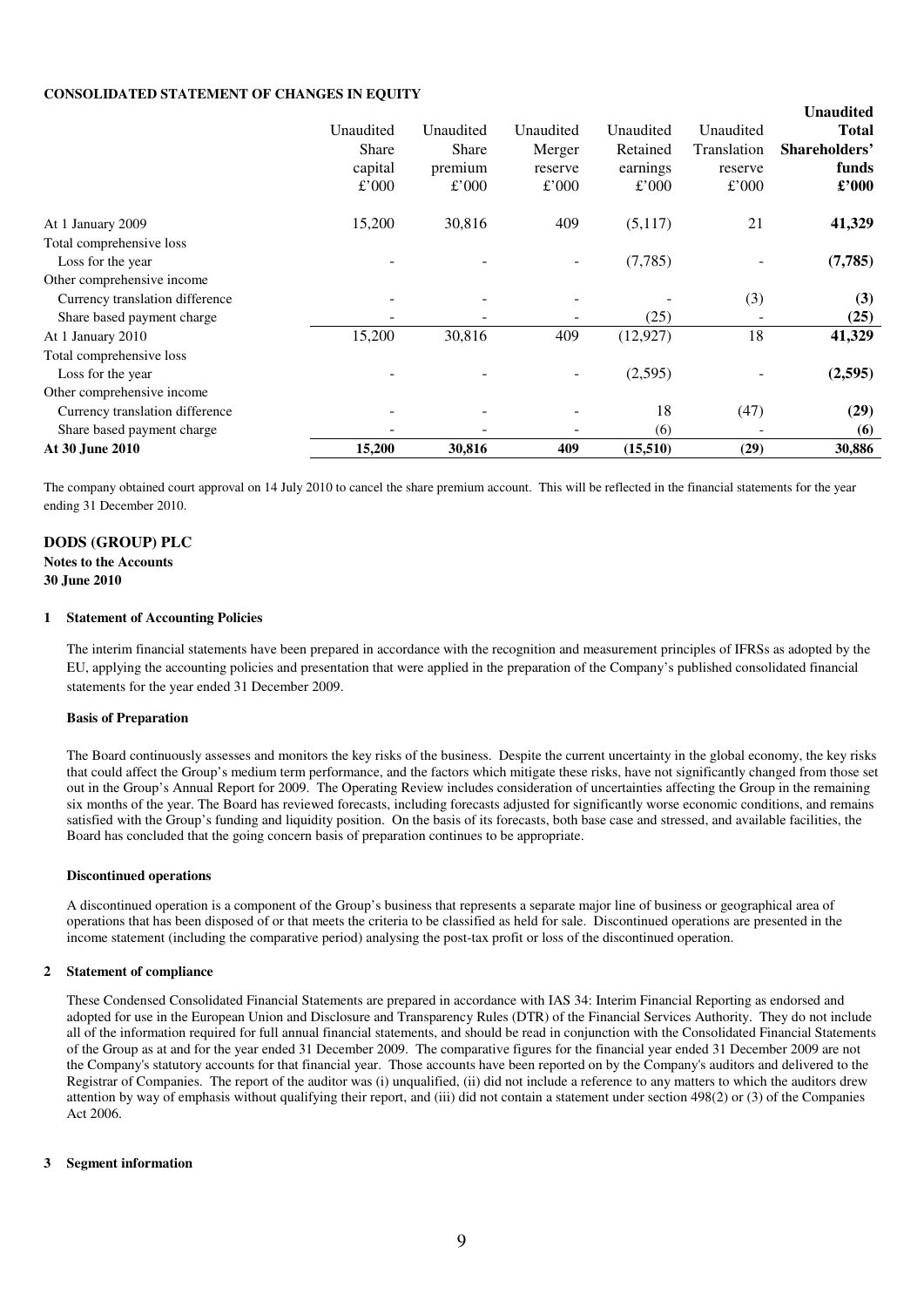Segment information is presented in respect of the Group's operating segments. The operating segments have been identified on the basis of internal reports about the components of the Group that are regularly reviewed by the chief operating decision maker to allocate resources to the segments and to assess their performance.

|                                          | Six months ended | Six months ended | Year ended  |
|------------------------------------------|------------------|------------------|-------------|
|                                          | 30 June          | 30 June          | 31 December |
|                                          | 2010             | 2009             | 2009        |
|                                          | <b>Unaudited</b> | Unaudited        | Unaudited   |
| Revenue                                  | $\pounds$ '000   | £'000            | £'000       |
| Political                                |                  |                  |             |
| Political                                | 4,364            | 4,465            | 12,066      |
| Learning                                 | 1,939            | 2,754            | 5,269       |
|                                          | 6,303            | 7,219            | 17,335      |
| Education (discontinued)                 | 1,550            | 4,062            | 7,951       |
| <b>Total revenue</b>                     | 7,853            | 11,281           | 25,286      |
| Revenue                                  |                  |                  |             |
| United Kingdom                           | 6,445            | 9,958            | 21,196      |
| Continental Europe and rest of the world | 1,408            | 1,323            | 4,090       |
|                                          | 7,853            | 11,281           | 25,286      |

### **3 Segment information (continued)**

|                                   | Six months ended | Six months ended | Year ended  |
|-----------------------------------|------------------|------------------|-------------|
|                                   | 30 June          | 30 June          | 31 December |
|                                   | 2010             | 2009             | 2009        |
|                                   | <b>Unaudited</b> | Unaudited        | Unaudited   |
| <b>EBITDA</b> from operations*    | $\pounds$ '000   | £'000            | £'000       |
| Political                         |                  |                  |             |
| Political                         | 128              | 41               | 3,329       |
| Learning                          | 178              | 547              | 116         |
|                                   | 306              | 608              | 3,445       |
| Head Office                       | (491)            | (489)            | (900)       |
| EBITDA from continuing operations | (185)            | 119              | 2,545       |
| Education (discontinued)          | (88)             | 241              | 1,223       |
| <b>Total EBITDA</b>               | (273)            | 360              | 3,768       |

\*EBITDA is defined by the Directors as being earnings before interest, tax, depreciation, amortisation of intangible assets acquired through business combinations, and non-trading items.

A reconciliation between EBITDA and operating profit is shown in Schedule A.

#### **4 Non-trading items**

|                                     | Six months ended | Six months ended | Year ended  |
|-------------------------------------|------------------|------------------|-------------|
|                                     | 30 June          | 30 June          | 31 December |
|                                     | 2010             | 2009             | 2009        |
|                                     | <b>Unaudited</b> | Unaudited        | Audited     |
|                                     | $\pounds$ '000   | £'000            | £'000       |
| Redundancy and people related costs | 156              | 131              | 178         |
|                                     | 156              | 131              | 178         |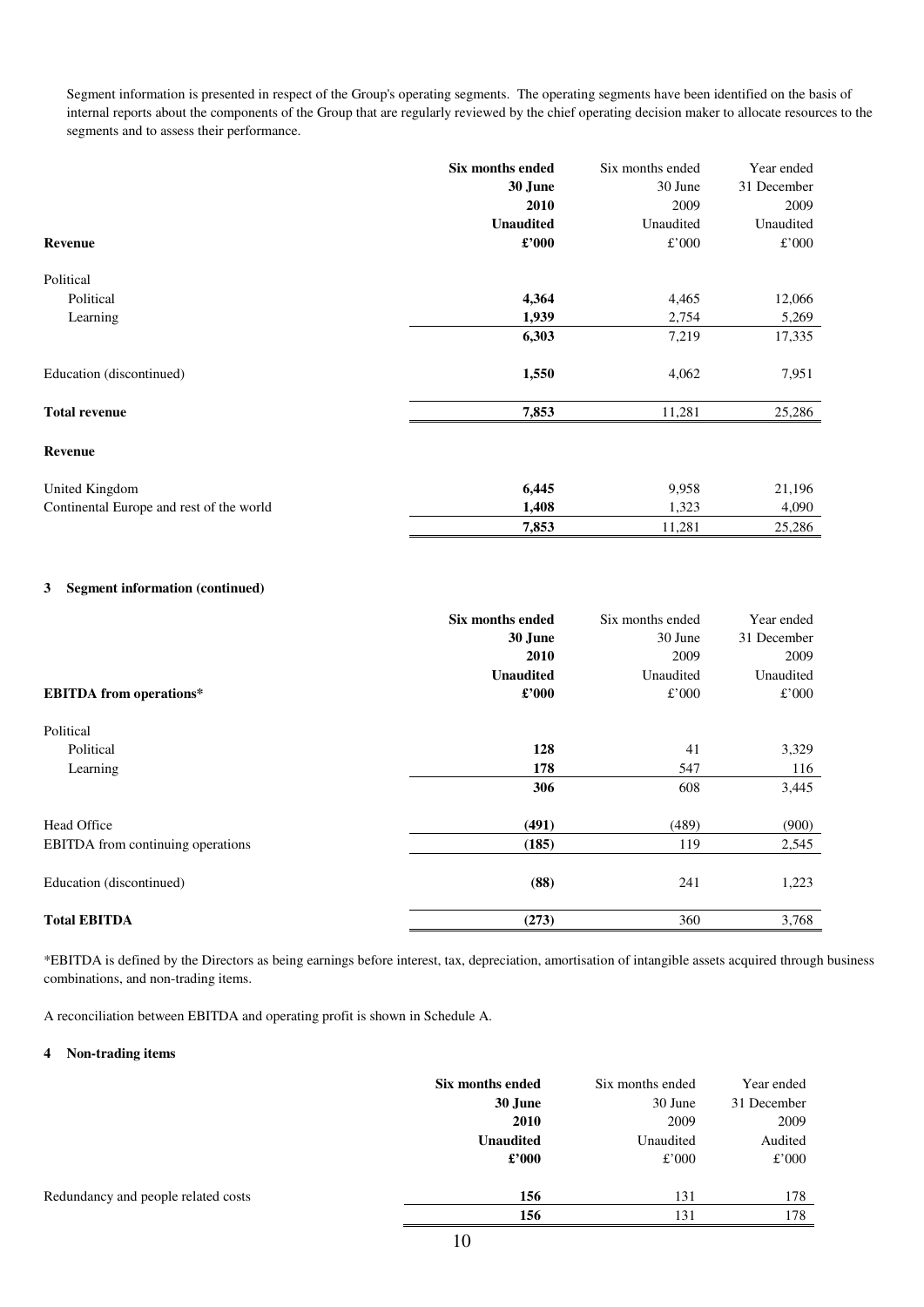### **5 Taxation**

The taxation charge for the six months ended 30 June 2010 is based on the expected annual tax rate.

### **6 Normalised (loss) / profit attributable to shareholders post tax**

|                                                                               | Six months ended | Six months ended | Year ended  |
|-------------------------------------------------------------------------------|------------------|------------------|-------------|
|                                                                               | 30 June          | 30 June          | 31 December |
|                                                                               | 2010             | 2009             | 2009        |
|                                                                               | Unaudited        | Unaudited        | Audited     |
|                                                                               | $\pounds$ '000   | £'000            | £'000       |
| Loss attributable to shareholders                                             | (2,595)          | (1,493)          | (7,785)     |
| Add: results of discontinued operations                                       | 1,195            | 533              | 7,738       |
| Add: non-trading items net of tax                                             | 112              | 94               | 128         |
| Add: amortisation of intangible assets acquired through business combinations | 695              | 781              | 1,349       |
| Less: share based payment credit                                              | ۰                |                  | (12)        |
| Adjusted (loss)/profit attributable to shareholders                           | (593)            | (85)             | 1,418       |

|                                                                                | Six months ended | Six months ended | Year ended    |
|--------------------------------------------------------------------------------|------------------|------------------|---------------|
|                                                                                | 30 June          | 30 June          | 31 December   |
|                                                                                | 2010             | 2009             | 2009          |
|                                                                                | <b>Shares</b>    | <b>Shares</b>    | <b>Shares</b> |
| Weighted average number of shares                                              |                  |                  |               |
| In issue during the year - basic                                               | 151,998,453      | 151,998,453      | 151,998,453   |
| Dilutive potential ordinary shares                                             |                  |                  |               |
| In issue during the year - diluted                                             | 151,998,453      | 151,998,453      | 151,998,453   |
|                                                                                |                  |                  |               |
| Loss per share - basic (pence)                                                 | (1.71)           | (0.98)           | (5.12)        |
| Loss per share - diluted (pence)                                               | (1.71)           | (0.98)           | (5.12)        |
| Normalised (loss)/earnings per share before non-trading items and amortisation |                  |                  |               |
| of intangible assets acquired through business combinations (pence)            | (0.39)           | (0.06)           | 0.93          |

### **7 Goodwill**

|                       | Six months ended | Six months ended         | Year ended  |
|-----------------------|------------------|--------------------------|-------------|
|                       | 30 June          | 30 June                  | 31 December |
|                       | 2010             | 2009                     | 2009        |
|                       | <b>Unaudited</b> | Unaudited                | Audited     |
|                       | $\pounds$ '000   | £'000                    | £'000       |
| Cost & Net book value |                  |                          |             |
| Opening balance       | 18,906           | 22,847                   | 22,847      |
| Impairment            | ٠                | $\overline{\phantom{0}}$ | (3, 941)    |
| Closing balance       | 18,906           | 22,847                   | 18,906      |

### **8 Intangible fixed assets**

|                                                          | Six months ended | Six months ended | Year ended  |
|----------------------------------------------------------|------------------|------------------|-------------|
|                                                          | 30 June          | 30 June          | 31 December |
|                                                          | 2010             | 2009             | 2009        |
|                                                          | <b>Unaudited</b> | Unaudited        | Audited     |
| Intangible assets acquired through business combinations | $\pounds$ '000   | £'000            | £'000       |
| Cost                                                     |                  |                  |             |
| Opening balance                                          | 22,612           | 37,129           | 37,129      |
| Impairment                                               | ۰                |                  | (6,732)     |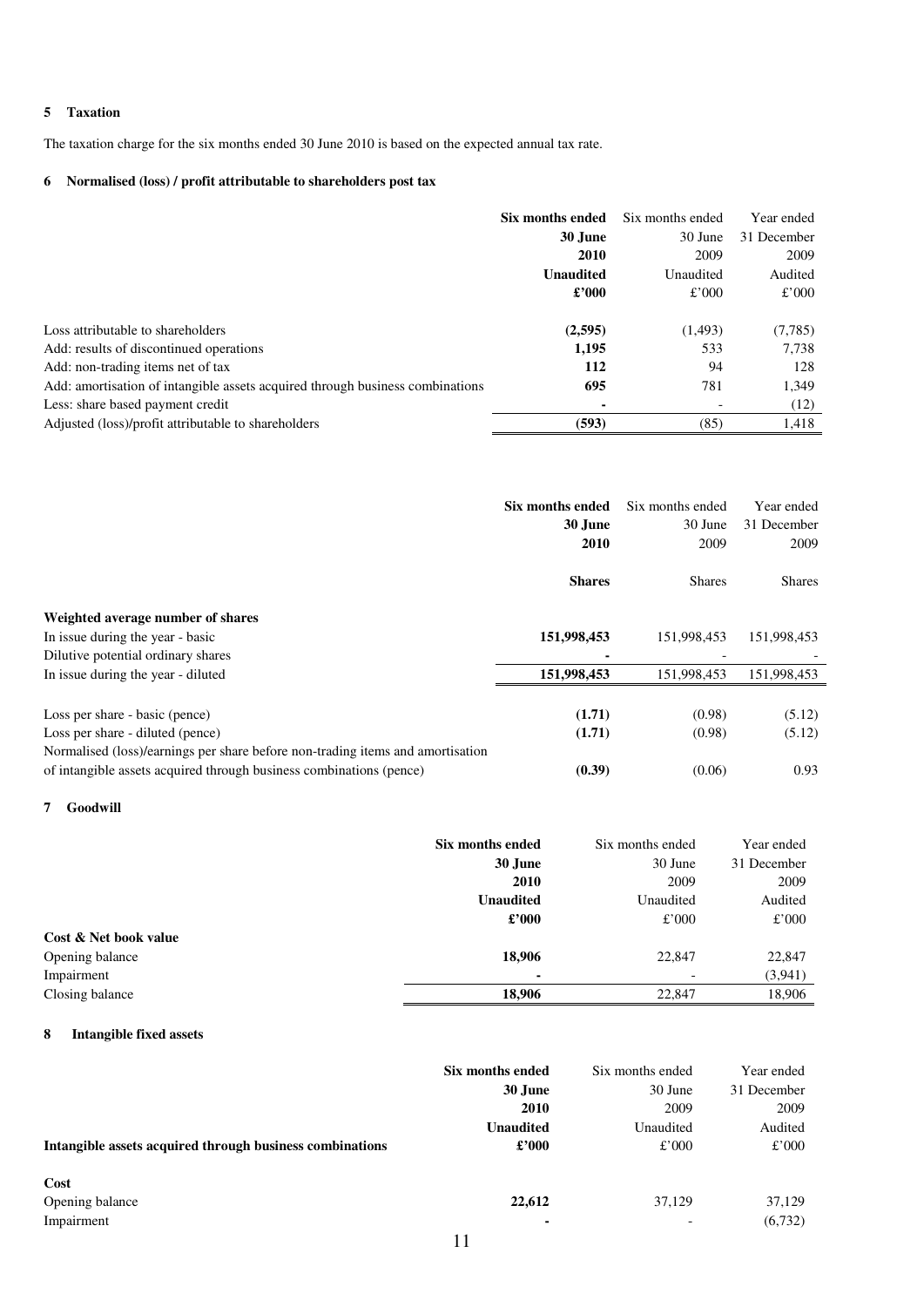| Transferred to held for sale | ٠      |        | (7,785) |
|------------------------------|--------|--------|---------|
| Closing balance              | 22,612 | 37,129 | 22,612  |
|                              |        |        |         |
| <b>Amortisation</b>          |        |        |         |
| Opening balance              | 7,408  | 8,293  | 8,293   |
| Charge for the period        | 695    | 1,281  | 2,352   |
| Impairment                   | ۰      |        | (1,502) |
| Transferred to held for sale |        |        | (1,735) |
| Closing balance              | 8,103  | 9,574  | 7,408   |
| Net book value               |        |        |         |
| Opening balance              | 15,204 | 28,836 | 28,836  |
|                              |        |        |         |
| Closing balance              | 14,509 | 27,555 | 15,204  |

| Other intangible assets | <b>Six months ended</b><br>30 June<br>2010<br><b>Unaudited</b><br>$\pounds$ '000 | Six months ended<br>30 June<br>2009<br>Unaudited<br>£'000 | Year ended<br>31 December<br>2009<br>Audited<br>£'000 |
|-------------------------|----------------------------------------------------------------------------------|-----------------------------------------------------------|-------------------------------------------------------|
| Net book value          |                                                                                  |                                                           |                                                       |
| Opening balance         | 516                                                                              | 2,188                                                     | 2,188                                                 |
| Closing balance         | 657                                                                              | 2,147                                                     | 516                                                   |
| Net intangible assets   |                                                                                  |                                                           |                                                       |
| Opening balance         | 15,720                                                                           | 31,024                                                    | 31,024                                                |
|                         |                                                                                  |                                                           |                                                       |
| Closing balance         | 15,166                                                                           | 29,702                                                    | 15,720                                                |

Other intangible assets comprise IT software and plate costs for revision guide materials.

### **9 Discontinued operations**

 Discontinued operations relates to the results of the Education Division, which was sold on 19 March 2010. The Education Division included Letts Educational Ltd, Leckie & Leckie Ltd and the division Lonsdale which was held within Dods (Group) PLC. Results attributable to this business were as follows:

|                                                                          | Six months ended<br>30 June<br>2010<br><b>Unaudited</b> | Six months ended<br>30 June<br>2009<br>Unaudited | Year ended<br>31 December<br>2009<br>Audited |
|--------------------------------------------------------------------------|---------------------------------------------------------|--------------------------------------------------|----------------------------------------------|
|                                                                          | $\pounds$ '000                                          | £'000                                            | £'000                                        |
| Revenue                                                                  | 1,549                                                   | 4,062                                            | 7,951                                        |
| Cost of sales                                                            | (1,109)                                                 | (2,354)                                          | (4, 452)                                     |
| Gross profit                                                             | 440                                                     | 1,708                                            | 3,499                                        |
| Non-trading items                                                        |                                                         | (227)                                            | (398)                                        |
| Amortisation of intangible assets acquired through business combinations |                                                         |                                                  |                                              |
|                                                                          |                                                         | (500)                                            | (1,003)                                      |
| Impairment of goodwill and intangible assets                             |                                                         |                                                  | (9,171)                                      |
| Other administrative expenses                                            | (560)                                                   | (1,514)                                          | (2,382)                                      |
| Operating loss                                                           | (120)                                                   | (533)                                            | (9, 455)                                     |
| Net finance costs                                                        |                                                         |                                                  |                                              |
| Loss before tax                                                          | (120)                                                   | (533)                                            | (9, 453)                                     |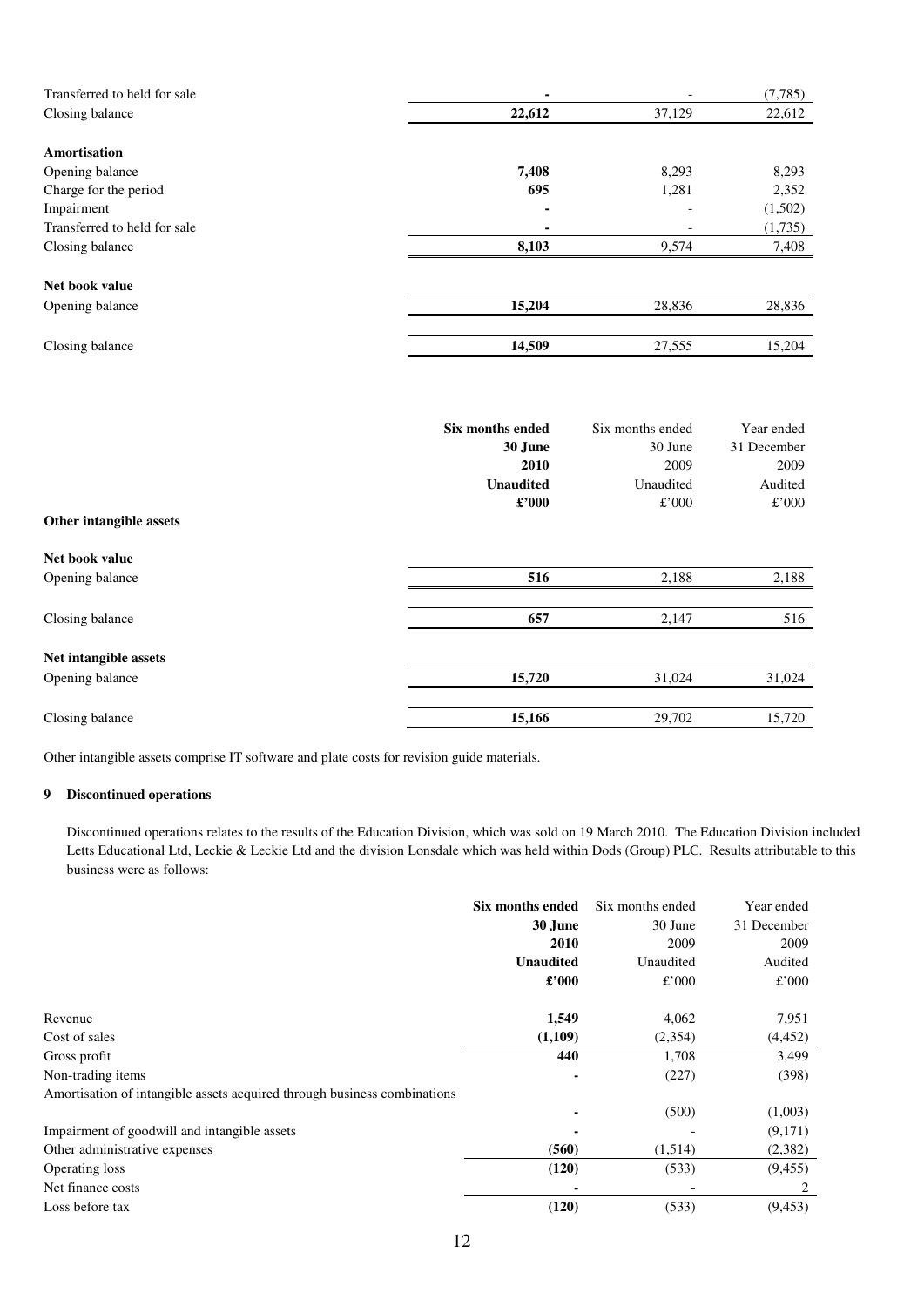| Related income tax                                          |         |       |         |
|-------------------------------------------------------------|---------|-------|---------|
| Deferred tax credit arising from intangible assets impaired |         |       | 1.631   |
| Loss on sale of discontinued operations (net of tax)        | (1,075) |       |         |
| Loss for the period                                         | (1.195) | (533) | (7.738) |

# **10 Analysis of net debt**

 $\overline{\phantom{a}}$ 

|                          | At 1 January |           | Non-cash                 | Exchange | At 30 June |
|--------------------------|--------------|-----------|--------------------------|----------|------------|
|                          | 2010         | Cash flow | movements                | movement | 2010       |
|                          | £'000        | £'000     | £'000                    | £'000    | £'000      |
| Cash at bank and in hand | 428          | 720       | $\overline{\phantom{0}}$ | (17)     | 1,131      |
| Debt due within one year | (2,130)      | 7.010     | (4,880)                  |          |            |
| Debt due after one year  | (4,880)      |           | 4.880                    |          |            |
|                          | (6, 582)     | 7.730     |                          | (17)     | 1.131      |